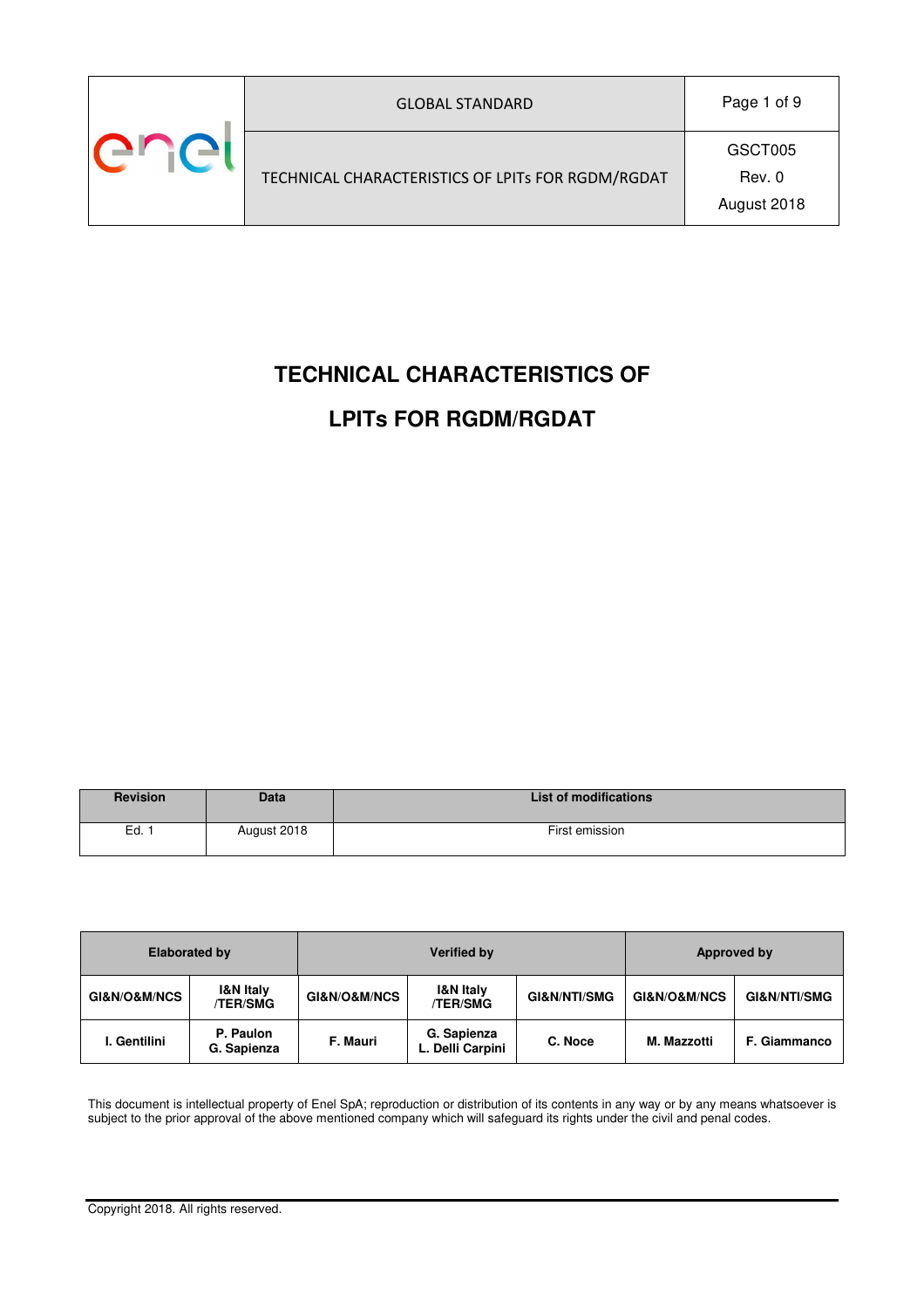| <b>GLOBAL STANDARD</b>                            | Page 2 of 9                      |
|---------------------------------------------------|----------------------------------|
| TECHNICAL CHARACTERISTICS OF LPITs FOR RGDM/RGDAT | GSCT005<br>Rev. 0<br>August 2018 |

## **SCOPE**

To describe common technical characteristics of Low Power Instrument Transformers to be interfaced with RGDM and RGDAT devices.

#### **REFERENCE DOCUMENTS**

IEC 61869-10 (Additional Requirements for low-power passive current transformers)

IEC 61869-11 (Additional requirements for low-power passive voltage transformers)

### **APPLICATIONS**

LPITs to be integrated in:

- Smart Termination (e.g. DJ5400)
- Metal-enclosed indoor switchgears (e.g. DY803, DY800, GSM001, DY900)
- Stand-alone LPITs
- Pole-mounted switchgears (e.g. GSCM002, GSCM003)

### **COMMON CHARACTERISTICS**

- Passive LPITs
- derivative or proportional LPCT
- Combined connector for LPCT and LPVT, compliant with IEC 61869-6, table 603, type RJ45, with the PIN assignments provided by Table 1003 of IEC 61869-10 and the Table 1104 of IEC 61869-11.

If the signal cable length  $\geq 10$  m, the RJ45 connector can be compliant to the requirements valid for cables with length < 10 m, as reported in Table 601 of the IEC 61869-6.

- Use of TEDS (for future developments)
- Following common ratings:

| <b>Rated frequency</b>                    | 50/60 Hz |
|-------------------------------------------|----------|
| highest voltage of equipment              | 36 kV    |
| Rated power-frequency withstand voltage   | 70 kV    |
| Rated lightning-impulse withstand voltage | 170 kV   |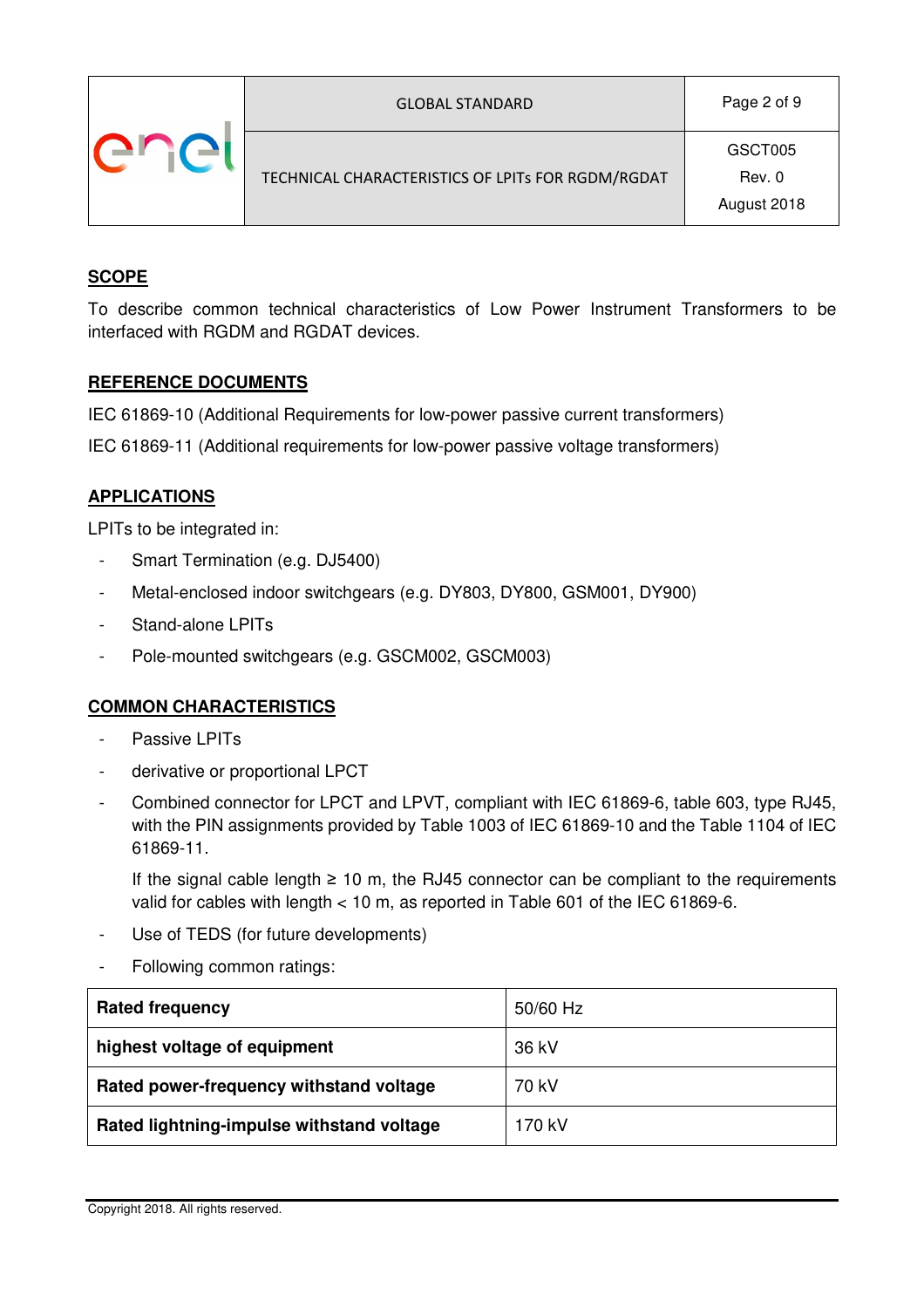| <b>GLOBAL STANDARD</b>                            | Page 3 of 9                      |
|---------------------------------------------------|----------------------------------|
| TECHNICAL CHARACTERISTICS OF LPITs FOR RGDM/RGDAT | GSCT005<br>Rev. 0<br>August 2018 |

| <b>Temperature category</b>                 | -5/50 indoor, plus the heating due to the<br>rated current<br>$-30/50$ outdoor                                                                                                                                                                                                                                                                                                                                                   |  |  |  |  |
|---------------------------------------------|----------------------------------------------------------------------------------------------------------------------------------------------------------------------------------------------------------------------------------------------------------------------------------------------------------------------------------------------------------------------------------------------------------------------------------|--|--|--|--|
| Signal cable type                           | Twisted pair, category $\ge$ CAT 6                                                                                                                                                                                                                                                                                                                                                                                               |  |  |  |  |
| Input circuit on the protection device side | Balanced pure differential<br>$\bullet$<br>Unbalanced differential<br>$\bullet$<br>Single-ended without polarization, i.e.<br>one terminal is connected to the<br>electronic ground and/or to the<br>grounding network of the substation<br>Single-ended with polarization, i.e.<br>$\bullet$<br>one terminal is connected to a<br>polarization voltage and/or to a<br>resistance that separates the terminal<br>from the ground |  |  |  |  |

## **LOW-POWER CURRENT TRANSFORMERS**

Compliant with IEC 61869-10, with the following characteristics:

| rated primary current<br>(Ipr)                               | 500 A                                                                                                                                                               |
|--------------------------------------------------------------|---------------------------------------------------------------------------------------------------------------------------------------------------------------------|
| rated secondary<br>voltage (Usr)                             | $225$ mV                                                                                                                                                            |
| Secondary voltage<br>noise level at rated<br>primary current | $0,1125$ mV @500 A primary current (this noise is equivalent to 0,25<br>A at rated primary current)                                                                 |
| <b>Rated short-time</b><br>thermal current (Ith)             | 20 kA                                                                                                                                                               |
|                                                              | According to IEC 61869-10, the rated burden is: 20 $k\Omega$ for the<br>resistance, and 500 pF for the parallel capacitance.                                        |
| <b>Rated burden</b>                                          | According to IEC 61869-10, the accuracy of the LPCT, connected<br>with its cable to the protection device, shall be guaranteed also with<br>in the following cases: |
|                                                              | Resistance: $\geq 20$ kO                                                                                                                                            |
|                                                              | Capacitance: $\leq$ 500 pF                                                                                                                                          |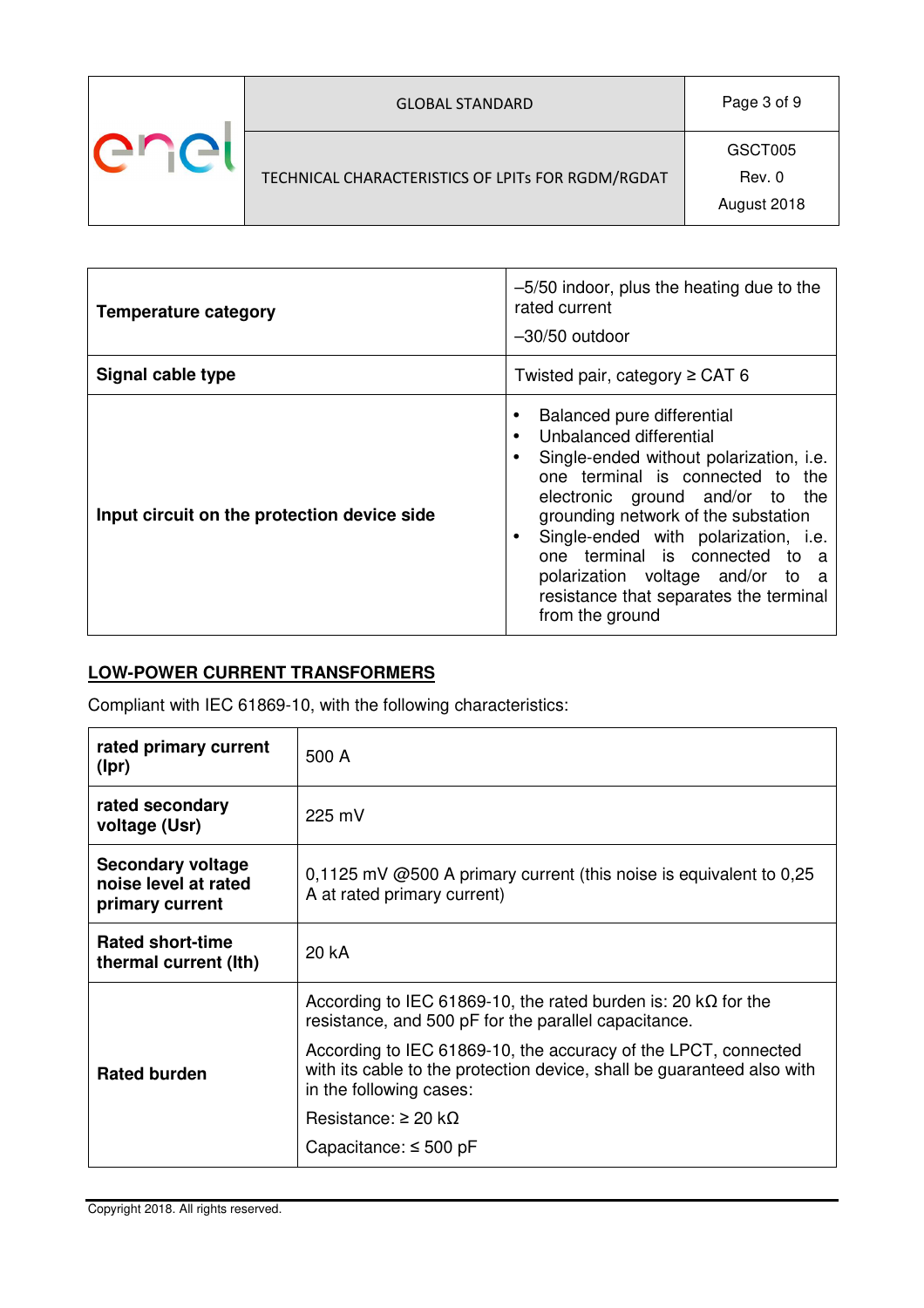| <b>GLOBAL STANDARD</b>                            | Page 4 of 9                      |
|---------------------------------------------------|----------------------------------|
| TECHNICAL CHARACTERISTICS OF LPITs FOR RGDM/RGDAT | GSCT005<br>Rev. 0<br>August 2018 |

| <b>Maximum common-</b><br>mode voltage output                                                                                                | $\leq$ 10 mV (RMS, at highest voltage of equipment, rated frequency,<br>and no primary current).                                                                                                                      |                                                                                                                                                                      |                                                            |                                          |                        |                           |                                                                      |                               |                                                                                                                                                   |                |                          |                                                                                                                    |                                 |                                   |                 |                                               |
|----------------------------------------------------------------------------------------------------------------------------------------------|-----------------------------------------------------------------------------------------------------------------------------------------------------------------------------------------------------------------------|----------------------------------------------------------------------------------------------------------------------------------------------------------------------|------------------------------------------------------------|------------------------------------------|------------------------|---------------------------|----------------------------------------------------------------------|-------------------------------|---------------------------------------------------------------------------------------------------------------------------------------------------|----------------|--------------------------|--------------------------------------------------------------------------------------------------------------------|---------------------------------|-----------------------------------|-----------------|-----------------------------------------------|
| <b>Frequency Response</b><br>(for derivative LPCT)                                                                                           | The derivative LPCT frequency response shall be "high pass (HP)<br>filter like", with:<br>linear behavior (+20 dB/dec), until the HP cutoff frequency<br>$\bullet$<br>HP cutoff frequency $\geq$ 800 kHz<br>$\bullet$ |                                                                                                                                                                      |                                                            |                                          |                        |                           |                                                                      |                               |                                                                                                                                                   |                |                          |                                                                                                                    |                                 |                                   |                 |                                               |
| Accuracy based on individual corrected transformation ratio and corrected phase offset,<br>with ranges and resolutions given by IEC 61869-10 |                                                                                                                                                                                                                       |                                                                                                                                                                      |                                                            |                                          |                        |                           |                                                                      |                               |                                                                                                                                                   |                |                          |                                                                                                                    |                                 |                                   |                 |                                               |
|                                                                                                                                              | Accuracy                                                                                                                                                                                                              |                                                                                                                                                                      | Ratio error $\varepsilon$ , $\varepsilon$ <sub>cor l</sub> | $±$ %                                    |                        |                           |                                                                      |                               | 0,5 S / 5P 10000 A. Summarization in following tables:<br>± phase error at primary current shown below<br><b>Minutes</b><br><b>Centiradians</b>   |                |                          |                                                                                                                    |                                 |                                   |                 |                                               |
| <b>Accuracy class</b>                                                                                                                        | class<br>0.5S                                                                                                                                                                                                         | 0,01<br>$I_{pr}$<br>1.5                                                                                                                                              | 0,05<br>$I_{\text{pr}}$<br>0.75                            | at current<br>$0, 2I_{\text{pr}}$<br>0.5 | $I_{\text{pr}}$<br>0.5 | $K_{\text{per}}$ x<br>0.5 | 0,01<br>$I_{\text{pr}}$<br>90                                        | 0,05<br>$I_{\text{pr}}$<br>45 | at current<br>$0, 2I_{\text{pr}}$<br>30                                                                                                           | $I_{pr}$<br>30 | $K_{\text{pcr}}$ x<br>30 | 0,01<br>2.7                                                                                                        | 0,05<br>$I_{\text{pr}}$<br>1.35 | at current<br>$0, 2I_{pr}$<br>0.9 | $I_{pr}$<br>0.9 | $\frac{K_{\text{pcr}}}{T_{\text{pr}}}$<br>0.9 |
|                                                                                                                                              | <b>Accuracy</b><br>class<br>5P                                                                                                                                                                                        | ± Phase error at rated<br>± Ratio error at<br>rated primary<br>current<br><b>Minutes</b><br>$\varepsilon$ , $\varepsilon$ <sub>corl</sub> in %<br>$\mathbf{1}$<br>60 |                                                            |                                          |                        |                           | primary current                                                      | 1,8                           | Composite error at<br>rated accuracy limit<br>primary current<br><b>Centiradians</b><br>$\varepsilon_{\rm c}, \varepsilon_{\rm cor\,1}$ in %<br>5 |                |                          | Maximum peak<br>instantaneous error at<br>rated primary short<br>circuit current $I_{\text{psc}}$<br>%<br><b>A</b> |                                 |                                   |                 |                                               |
|                                                                                                                                              | Current<br>(1/1pr)                                                                                                                                                                                                    | Deviation of ratio error<br>respect to the prototype (%)                                                                                                             |                                                            |                                          |                        |                           | Deviation of phase displacement<br>respect to the prototype (degree) |                               |                                                                                                                                                   |                |                          |                                                                                                                    |                                 |                                   |                 |                                               |
| <b>Deviations respect to</b><br>the prototype                                                                                                | 0,01                                                                                                                                                                                                                  |                                                                                                                                                                      |                                                            |                                          | 0,8                    |                           |                                                                      | 0,8                           |                                                                                                                                                   |                |                          |                                                                                                                    |                                 |                                   |                 |                                               |
|                                                                                                                                              | 0,05                                                                                                                                                                                                                  |                                                                                                                                                                      |                                                            |                                          | 0,2                    |                           | 0,2                                                                  |                               |                                                                                                                                                   |                |                          |                                                                                                                    |                                 |                                   |                 |                                               |
|                                                                                                                                              | 1<br>0,01<br>0,01                                                                                                                                                                                                     |                                                                                                                                                                      |                                                            |                                          |                        |                           |                                                                      |                               |                                                                                                                                                   |                |                          |                                                                                                                    |                                 |                                   |                 |                                               |
| <b>Rated primary time</b><br>constant for transient<br>performance (Tpr) (not<br>for derivative LPCT)                                        | 150 ms                                                                                                                                                                                                                |                                                                                                                                                                      |                                                            |                                          |                        |                           |                                                                      |                               |                                                                                                                                                   |                |                          |                                                                                                                    |                                 |                                   |                 |                                               |
| <b>Expected life</b>                                                                                                                         |                                                                                                                                                                                                                       | All of the characteristics shall be guaranteed in compliance to the<br>expected life of the application in which the LPIT is installed.                              |                                                            |                                          |                        |                           |                                                                      |                               |                                                                                                                                                   |                |                          |                                                                                                                    |                                 |                                   |                 |                                               |

## CURRENT SENSOR INTERNAL CIRCUIT

Inside the LPCT (linear or derivative), no additive components, passive and/or active, i.e. resistors etc., are allowed, in addition to the sensor device. Other solutions shall be approved by Enel: e.g. additive passive components may be exceptionally allowed by Enel only if the manufacturer justify, with a technical report, the benefits obtained using these components.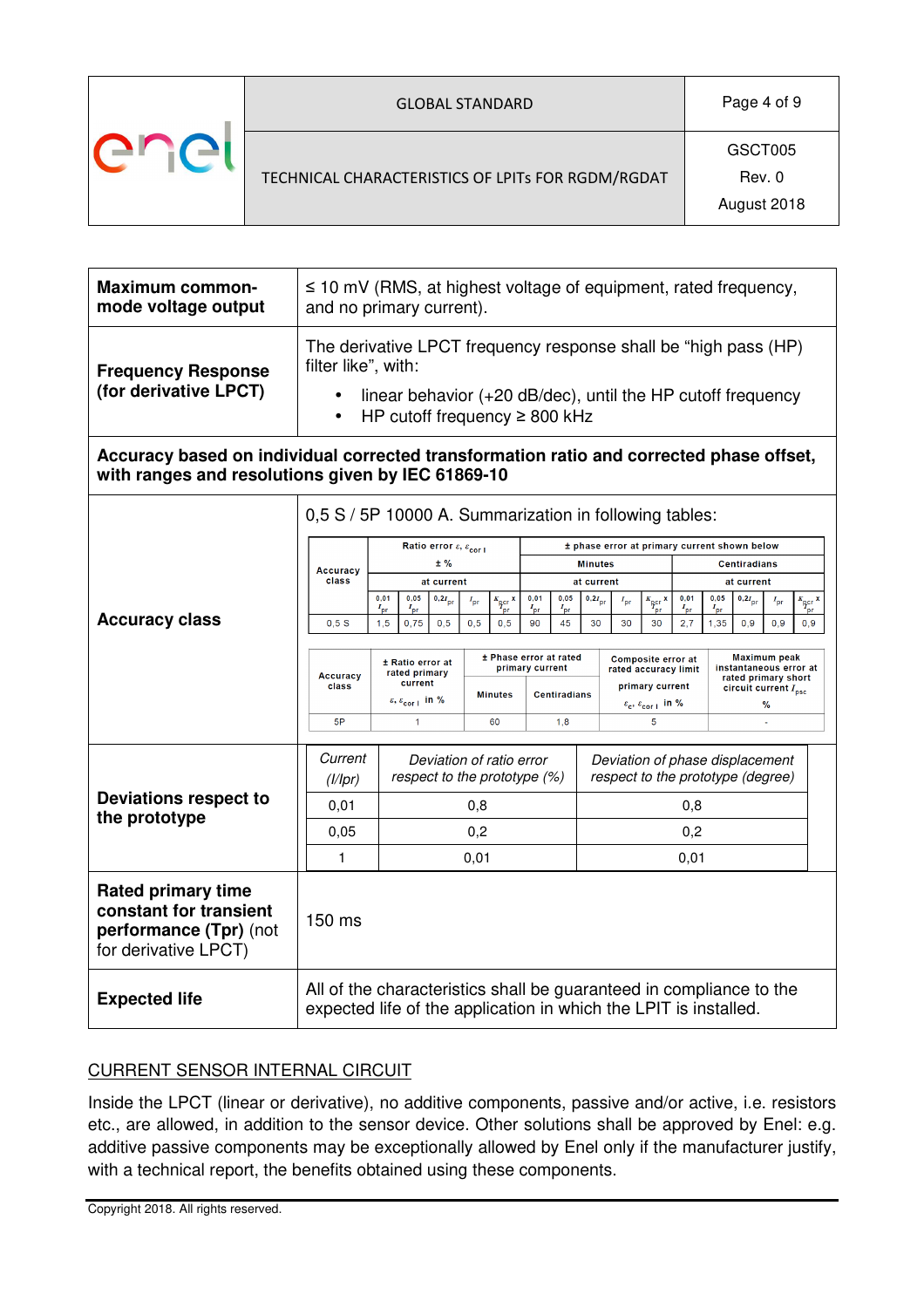| <b>GLOBAL STANDARD</b>                            | Page 5 of 9                      |
|---------------------------------------------------|----------------------------------|
| TECHNICAL CHARACTERISTICS OF LPITs FOR RGDM/RGDAT | GSCT005<br>Rev. 0<br>August 2018 |

The current sensor shall be completely insulated (floating) with respect to any part of the primary circuit (ground and primary wire).

The shield of the LPCT cable shall be connected to the ground only on sensor side. In case of voltage and current integrated sensors, a common shield is present, for both current and voltage sensors wires.

Moreover, all of the current sensors shields shall be connected to the ground inside of the sensor. It is never allowed to use the ground eventually taken from the protection device for grounding sensor and/or cable shields.

## LPCT OUTPUT SIGNAL

The current sensor shall be completely insulated (floating) with respect to any part of the primary circuit (ground and primary wire), so the output information is a differential-mode voltage  $v_{\text{II+II-}}$ , as reported in Fig. 1. This voltage shall be proportional to the primary current (in case of proportional LPCT) or to the derivative of the primary current (in case of derivative LPCT).

Referring to Fig. 1, voltages  $v_{1L+G}$  and  $v_{1L+G}$  can be present, e.g. due to a non-perfect and/or non homogeneous sensor shield (capacitive and/or inductive coupling). These voltages, create a common-mode voltage that can creates problems to the protection device.

For the correct operation of the protection system, it is mandatory that:

- 1. Both open-circuit voltages  $v_{\text{II}+\text{G}}$  and  $v_{\text{II}-\text{G}}$ , shall be  $\leq$  10 mV (RMS) measured when the primary circuit is supply with the highest voltage of equipment, at rated frequency, but without any current (no load test).
- 2. Both open-circuit voltages  $v_{\vert l_+,G}$  and  $v_{\vert l_+,G}$ , shall be "high source impedance signal type". Practically, this means that voltages  $v_{\text{IL+},G}$  and  $v_{\text{IL-},G}$  shall go to zero when a resistive pulldown load (value: 15 kΩ ≤ R<sub>pull-down</sub> ≤ 100 kΩ) is connected between one and/or both wire of the current sensor (IL+ and/or IL-) and the ground. The same behavior shall occur when a balanced pull-down load is connected to the LPCT terminals, i.e. a load realized with a couple or two identical resistors (value: 15 kΩ ≤ R<sub>pull-down</sub> ≤ 100 kΩ) connected between both sensor wires and the ground.
- 3. Voltages  $v_{\text{IL+},G}$  and  $v_{\text{IL-},G}$ , shall have no effect on differential-mode voltage  $v_{\text{IL+},IL}$ . This shall be valid in any regime (any steady state and any transient – e.g. during any kind of fault). This shall be valid for any type of input circuit of the protection device listed in "Input circuit on the protection device side".
- 4. In any regime (any steady state and any transient), and for any type of input circuit of the protection device listed in "Input circuit on the protection device side", the differential voltage  $v_{\parallel +,\parallel}$  shall not be influenced by spurious transient that can be generated, for example, from unwanted coupling with other part of the network, and/or from EMC issues.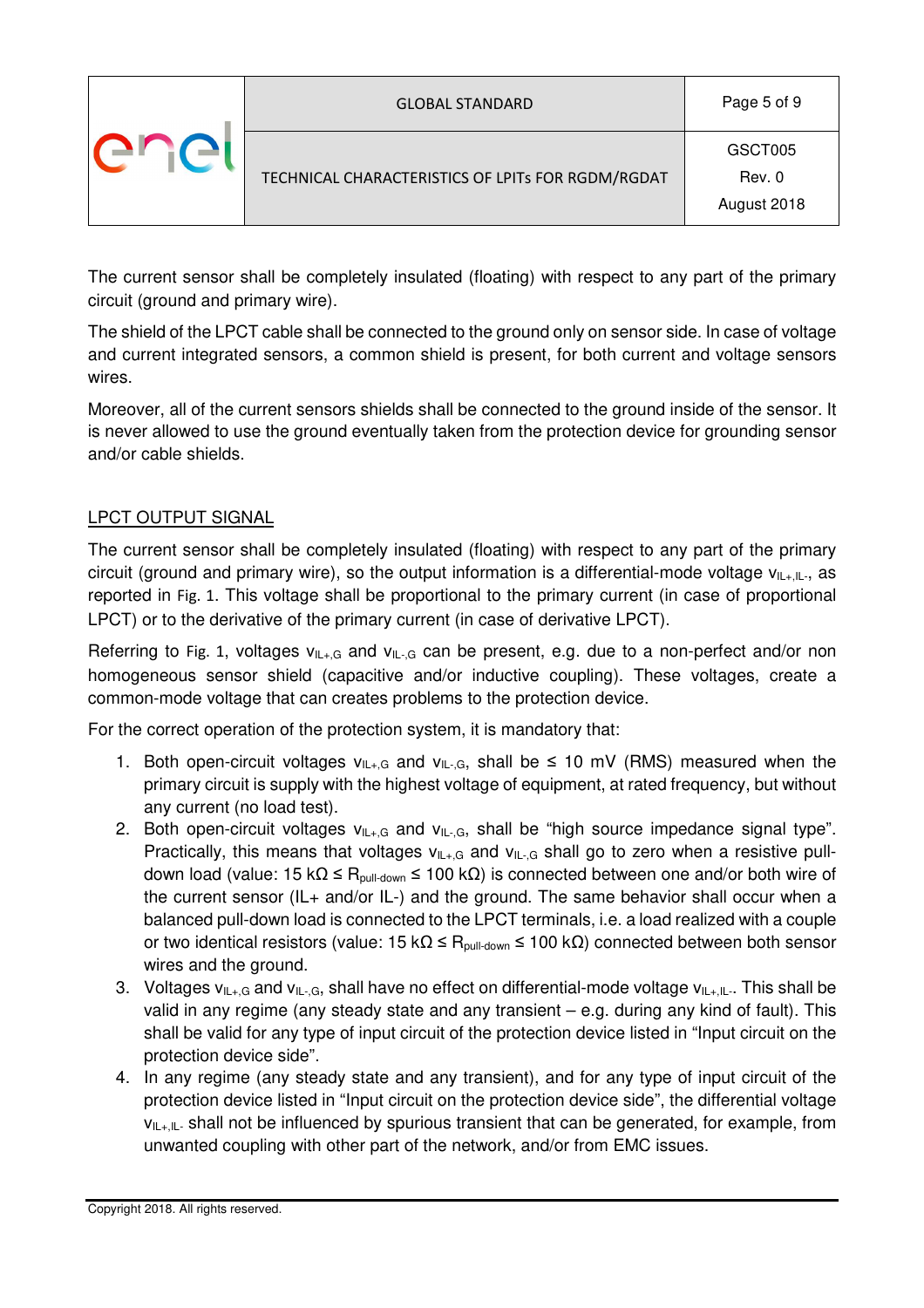| <b>GLOBAL STANDARD</b>                            | Page 6 of 9                      |
|---------------------------------------------------|----------------------------------|
| TECHNICAL CHARACTERISTICS OF LPITs FOR RGDM/RGDAT | GSCT005<br>Rev. 0<br>August 2018 |



*Fig. 1. General schema of an integrated voltage-current LPIT.*

### **TESTING**

The LPCT shall be tested according to Table 10 of IEC 61869-10, with the following additions:

- 1. the accuracy routine tests shall also include the verification of deviation requirements
- 2. common-mode voltage and effect on the differential voltage test, in open-circuit condition (type test)

Considering the schema of Fig. 1, the sensor shall be supply at the highest voltage of equipment, rated frequency, without any current (i.e., no load) and without any burden and pull-down load. In these conditions, both voltages  $v_{\text{II}+\text{G}}$  and  $v_{\text{II}-\text{G}}$  shall be  $\leq 10$  mV (RMS). The verification measurement shall be done with a "thru RMS" voltmeter. The voltmeter input impedance shall have these characteristics: R  $\geq$  10 M $\Omega$ , C  $\leq$  100 pF. In the same condition, with the same instrument, the voltage  $v_{\text{II},\text{II}-}$  shall be verified. The result shall be  $v_{\text{II},\text{II}-} = 0$ .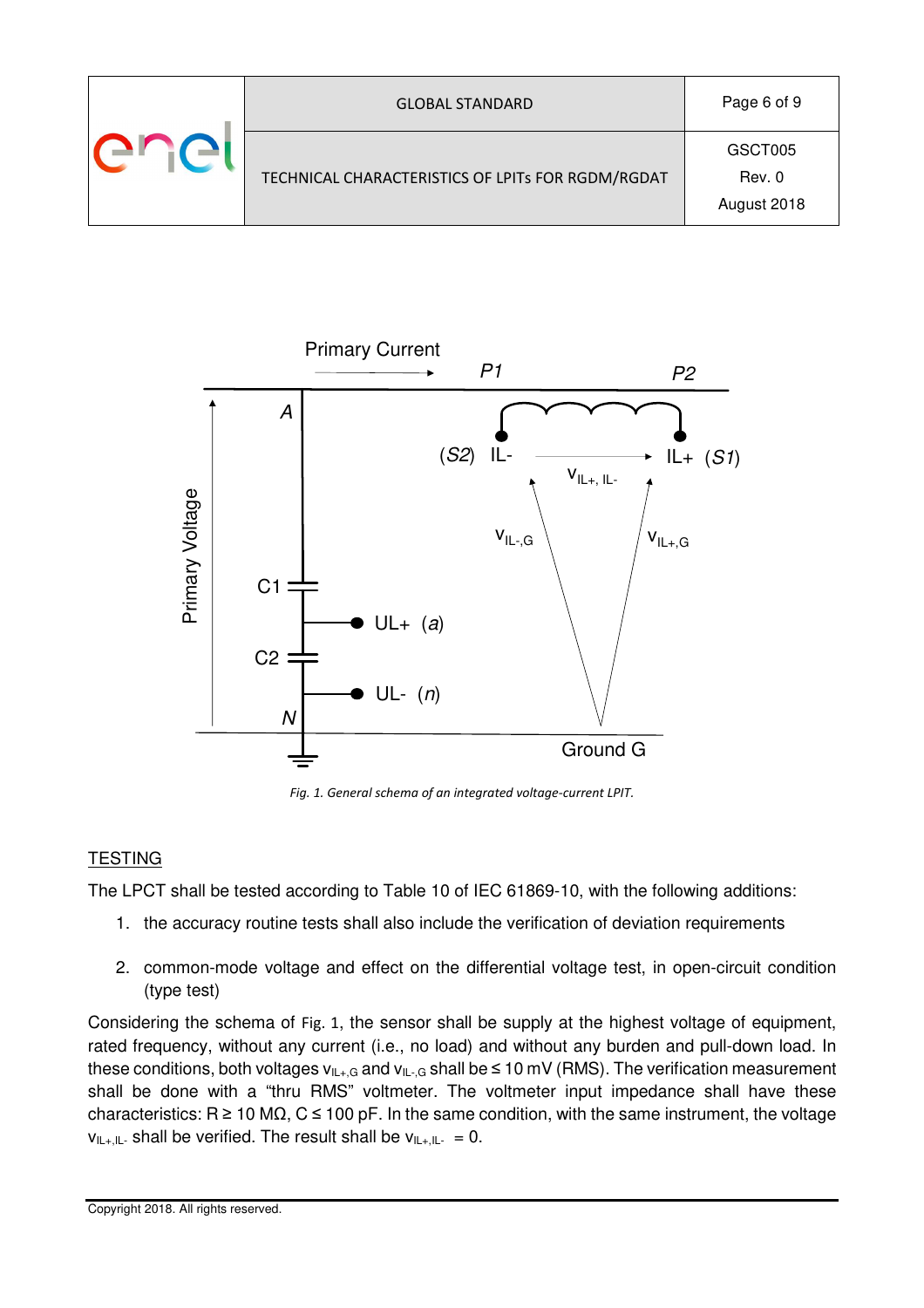| <b>GLOBAL STANDARD</b>                            | Page 7 of 9                      |  |  |  |
|---------------------------------------------------|----------------------------------|--|--|--|
| TECHNICAL CHARACTERISTICS OF LPITs FOR RGDM/RGDAT | GSCT005<br>Rev. 0<br>August 2018 |  |  |  |

3. Common-mode voltage and effect on the differential voltage test, in pull-down condition (type test)

The previous tests, with the same supply conditions, shall be performed with a single pull-down resistance (value: 15 kΩ ≤ R<sub>pull-down</sub> ≤ 100 kΩ) and with a balanced pull-down load (value: 15 kΩ ≤  $R_{\text{pull-down}} \le 100 \text{ k}\Omega$ ), but without any protection device connected. Measuring voltages with the same voltmeter of the previous test, the result shall be:  $v_{IL+,G}$  and  $v_{IL-,G}$  equal to zero, and also  $v_{IL+,IL-}$  equal to zero.

4. Frequency response tests (type test)

The Manufacturer shall draw a report that contains the frequency response test. The report shall contains: the Bode diagram of the frequency response, a table that summarizes the frequency response parameter (gain, slope, cutoff frequency etc.). In case of resonances, these phenomena shall me underlined and it is necessary an explanation of the origin of the phenomena, that shall be declared and minimized.

### **LOW-POWER VOLTAGE TRANSFORMERS**

Compliant with IEC 61869-11, with the following characteristics:

| <b>Range of Rated primary</b><br>voltages Upr                | $6/\sqrt{3} \div 34.5/\sqrt{3}$ kV                                                                                                |  |  |  |  |  |  |
|--------------------------------------------------------------|-----------------------------------------------------------------------------------------------------------------------------------|--|--|--|--|--|--|
| rated transformation ratio                                   | 10 000/1 V/V                                                                                                                      |  |  |  |  |  |  |
| Secondary voltage noise<br>level at rated primary<br>voltage | 5 mV @10 000 V primary voltage (this noise is equivalent to 50 V<br>on primary side, at rated primary voltage)                    |  |  |  |  |  |  |
| Rated voltage factor (Ku)                                    | $1.9$ for 8 h                                                                                                                     |  |  |  |  |  |  |
| <b>Rated burden</b>                                          | According to IEC 61869-11, the rated burden is: 2 $\text{M}\Omega$ for the<br>resistance, and 50 pF for the parallel capacitance. |  |  |  |  |  |  |
| Capacity C2 range (see<br>Fig. $1)$                          | 80 nF $\leq$ C2 $\leq$ 170 nF                                                                                                     |  |  |  |  |  |  |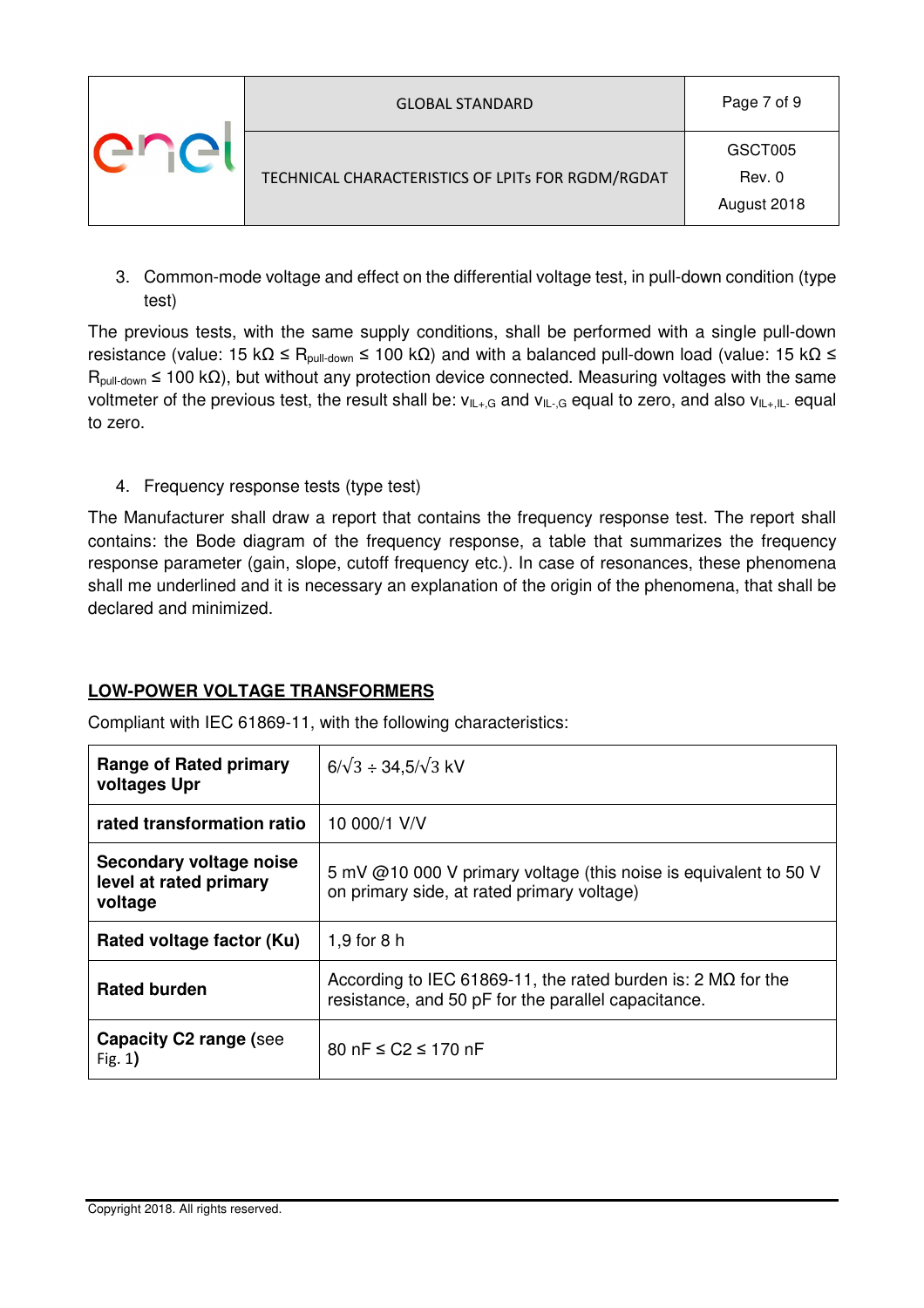| <b>GLOBAL STANDARD</b>                            | Page 8 of 9                      |  |  |
|---------------------------------------------------|----------------------------------|--|--|
| TECHNICAL CHARACTERISTICS OF LPITs FOR RGDM/RGDAT | GSCT005<br>Rev. 0<br>August 2018 |  |  |

| Accuracy based on individual corrected transformation ratio and corrected phase offset,<br>with ranges and resolutions given by IEC 61869-11 |                                                                                                                          |                                                            |                |       |     |                                 |                                                    |    |    |     |                            |                         |     |     |     |                            |
|----------------------------------------------------------------------------------------------------------------------------------------------|--------------------------------------------------------------------------------------------------------------------------|------------------------------------------------------------|----------------|-------|-----|---------------------------------|----------------------------------------------------|----|----|-----|----------------------------|-------------------------|-----|-----|-----|----------------------------|
|                                                                                                                                              | 1P. Summarization in following tables:                                                                                   |                                                            |                |       |     |                                 |                                                    |    |    |     |                            |                         |     |     |     |                            |
|                                                                                                                                              | Accura<br><b>CV</b>                                                                                                      | Ratio error $\varepsilon$ , $\varepsilon$ <sub>cor u</sub> |                |       |     |                                 | Phase error $\varphi_e$ , $\varphi_{\text{corpo}}$ |    |    |     |                            |                         |     |     |     |                            |
|                                                                                                                                              | class                                                                                                                    |                                                            |                | $±$ % |     |                                 | $±$ minutes                                        |    |    |     |                            | ± centiradiants         |     |     |     |                            |
| <b>Accuracy class</b>                                                                                                                        |                                                                                                                          | at voltage (% of rated)                                    |                |       |     |                                 | at voltage (% of rated)                            |    |    |     |                            | at voltage (% of rated) |     |     |     |                            |
|                                                                                                                                              |                                                                                                                          | $\overline{2}$                                             | 20             | 80    | 100 | $F_{\mathbf{v}}$<br><b>X100</b> | $\overline{2}$                                     | 20 | 80 | 100 | $F_{\rm v}$<br><b>x100</b> | $\overline{2}$          | 20  | 80  | 100 | $F_{\rm v}$<br><b>x100</b> |
|                                                                                                                                              | 1P                                                                                                                       | 4                                                          | $\overline{2}$ |       |     |                                 | 160                                                | 80 | 40 | 40  | 40                         | 4,8                     | 2.4 | 1,2 | 1,2 | 1,2                        |
|                                                                                                                                              |                                                                                                                          |                                                            |                |       |     |                                 |                                                    |    |    |     |                            |                         |     |     |     |                            |
| Deviations respect to the<br>prototype                                                                                                       | 0,1 (both for ratio $(0,1\%)$ and for phase displacement $(0,1\%)$ , at all<br>verification points of the accuracy class |                                                            |                |       |     |                                 |                                                    |    |    |     |                            |                         |     |     |     |                            |

#### VOLTAGE SENSOR INTERNAL CIRCUIT

Inside the LPVT, an high-accuracy capacitive divider is present. No other additive components, passive and/or active, i.e. resistors etc., are allowed. Other solutions shall be approved by Enel: e.g. additive passive components may be exceptionally allowed by Enel only if the manufacturer justify, with a technical report, the benefits obtained using these components.

The shield of the LPVT cable shall be connected to the ground only inside the sensor. In case of voltage and current integrated sensors, a common shield is present, for both current and voltage sensors wires.

Moreover, all of the LPVT shields shall be connected to the ground inside of the sensor. It is never allowed to use the ground eventually taken from the protection device for grounding sensor and/or cable shields. Also the ground point of the capacitive divider shall be connected to the ground only inside the sensor. The ground eventually taken from the protection device cannot be used to ground the capacitive divider.

#### **TESTING**

The LPVT shall be tested according to Table 10 of IEC 61869-11, with the following addition: the accuracy routine tests shall also include the verification of deviation requirements.

#### **INTEGRATION TESTS**

Enel will perform integration tests in its laboratories to verify correct operation of the whole system, i.e. LPIT connected to the RGDAT/RGDM protection devices. This shall be considered for both LPCT and LPVT.